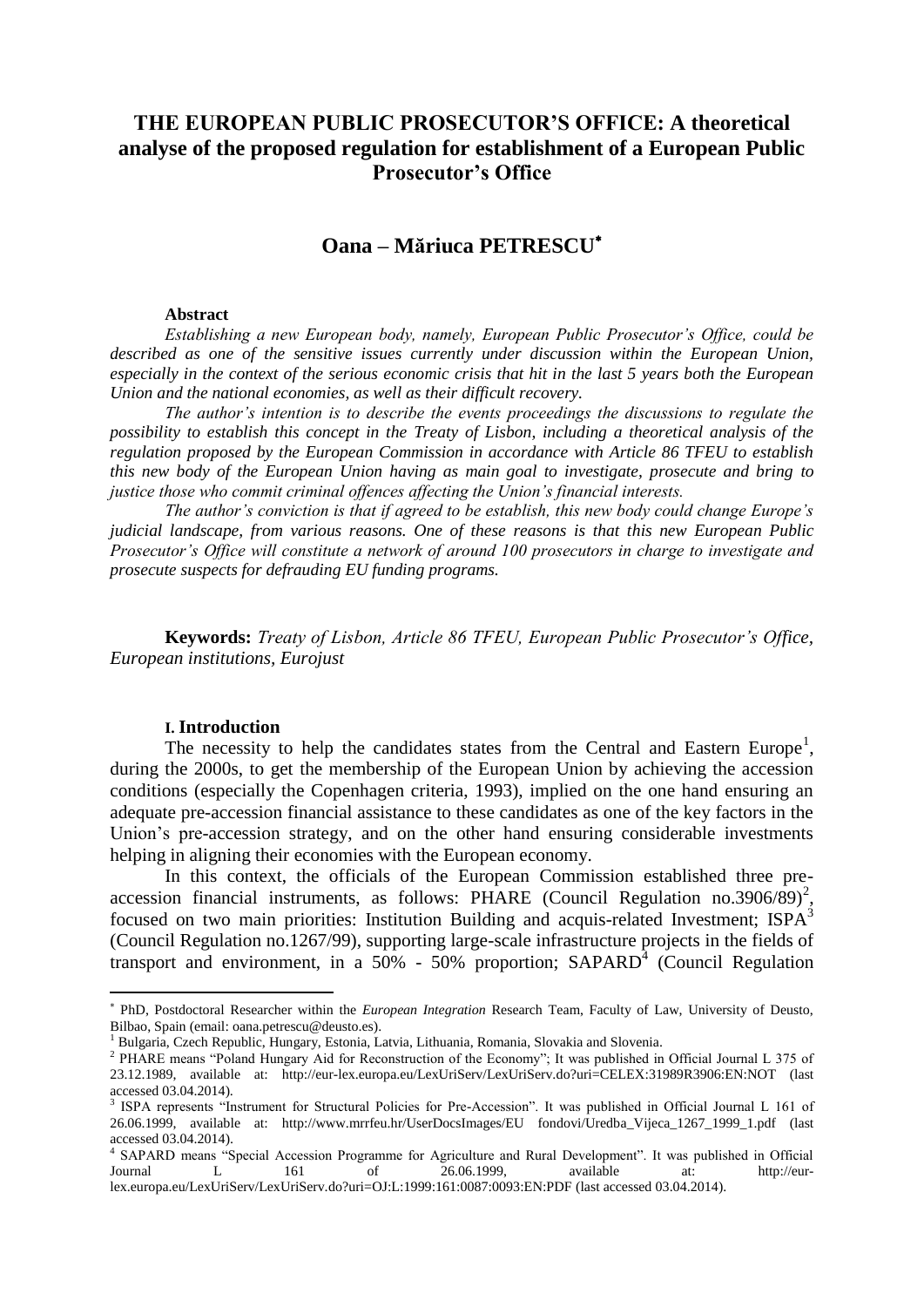$\overline{a}$ 

no.1268/99) helping to prepare the countries for taking on the acquis in the fields of agriculture and rural development, to which the special pre-accession instrument for Turkey<sup>5</sup> was added, all of these instruments being in force between 2000 and 2006 and involving billions of Euros. Much more, according to the European Commission<sup>6</sup>, the financial aid ensured through these instruments to the tenth countries in the Central and Eastern Europe, that joined EU in two waves of accession, in May 2004 and January 2007, plus Turkey, as candidate state, have been up to  $\epsilon$  3,351 million, annually.

Starting with 2007 onwards, a new instrument is applied by the officials in Brussels, namely the Instrument for Pre-accession Assistance (IPA), replacing the pre-accession instruments, the special pre-accession instrument for Turkey and, finally, the CARDS programme created for the Western Balkan countries<sup>7</sup>. Thus, the European Union through the IPA financial program<sup>8</sup> supports reforms in the "enlargement countries" with financial and technical help and funds, which only for the period 2007-2013 have been 11.5 billion  $\epsilon$ . In addition, the IPA program is made up of five components: support for transition and institution-building; cross-border cooperation; regional development; human resources development and rural development.

Once a former candidate member join the Union, it receives a temporary postaccession financial assistance, called the Transitional Facility, provided for by the Treaty of Accession to the EU, as it was the case of the countries that joined the EU in 2004, 2007, and 2013. In other words, this financial assistance is meant to strengthen the new Member States' administrative capacity to implement the European legislation and to encourage exchange of the best practices among peers. The temporary financial assistance addresses the need for strengthening institutional capacity in certain areas through actions which could not be financed by the Structural Funds<sup>9</sup>.

Bearing in mind the short presentation of the main pre and post – accession financial assistance programs few questions arise, namely: at the European level exists an official body in charge in investigating the correctness of using the European funds, prosecuting and bringing to judgment the perpetrators of offences affecting the Union's financial interests, and to what extent such body is useful for the European society, filling thus the institutional gap existed at the European level, but without interfering with the attributions of other EU bodies, such as: European Anti-Fraud Office (OLAF), Eurojust and Europol?

In this paper, we will try to give a general overview of the newest instrument proposed by the European Commission in July 2013, based on Article 86 TFEU.

<sup>&</sup>lt;sup>5</sup> This financial instrument was established by Council Regulation (EC) no.2500/2001 of 17 December 2001 concerning preaccession financial assistance for Turkey and amending Regulations (EEC) no.3906/89, (EC) no.1267/1999, (EC) no.1268/1999 and (EC) no.555/2000, published in Official Journal L 342 / 27.12.2001, available at: http://eurlex.europa.eu/smartapi/cgi/sga\_doc?smartapi!celexplus!prod!CELEXnumdoc&lg=EN&numdoc=32001R2500 (last accessed 03.04.2014). The said regulation reiterated the Commission's objective to establish pre-accession financial assistance, on average, at an annual level of 177 million Euros.

<sup>6</sup> General Report on Pre-Accession Assistance (Phare – Ispa – Sapard), Report from the Commission, available at: http://eurlex.europa.eu/LexUriServ/LexUriServ.do?uri=COM:2003:0844:FIN:EN:PDF (last accessed 03.04.2014).

 $7$  The intention of the CARDS program was to provide Community assistance to the countries of South-Eastern Europe with a view to their participation in the stabilisation and association process with the European Union, available at: http://europa.eu/legislation\_summaries/enlargement/western\_balkans/r18002\_en.htm (last accessed 03.04.2014).

<sup>&</sup>lt;sup>8</sup> The beneficiary countries are: Albania, Bosnia and Herzegovina, Croatia, the Former Yugoslav Republic of Macedonia, Iceland, Kosovo, Montenegro, Serbia, and Turkey, available at: http://ec.europa.eu/enlargement/instruments/overview/index\_en.htm (last accessed 03.04.2014).

<sup>&</sup>lt;sup>9</sup> Available at: http://ec.europa.eu/enlargement/policy/glossary/terms/transition-facility\_en.htm (last accessed 03.04.2014).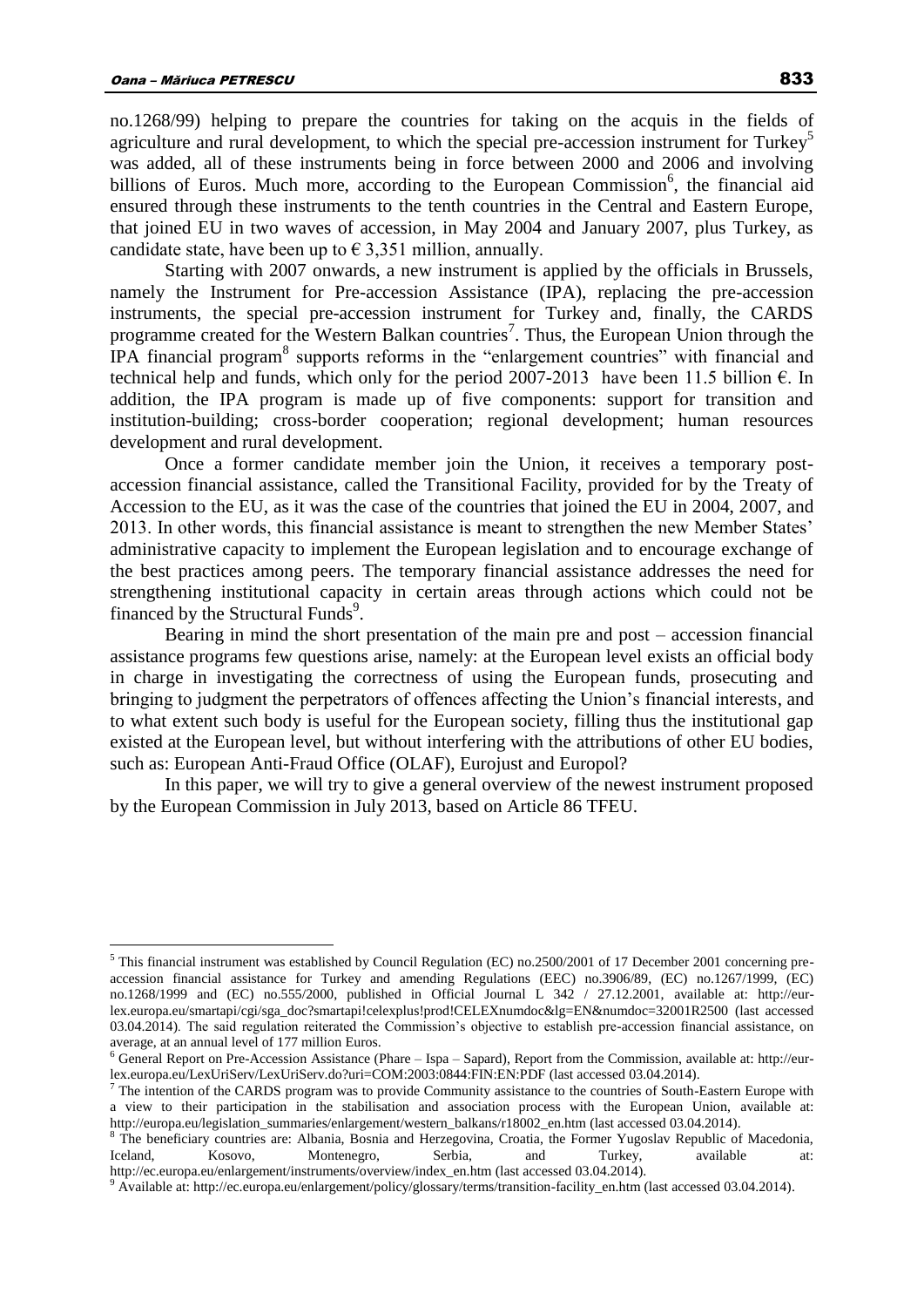# **II. Historical approach in designing the concept of a European Public Prosecutor's Office**

The fraud and the high rate of criminal misapplication of the European money affects, generally speaking, all the citizens of the European Union, especially nowadays, when the Europe is passing through one of the most serious economic crisis and budgetary restriction of its history where the need to investigate, prosecute and bring to justice of those who commit criminal offences affecting the Union's financial interests it is more important than  $ever<sup>10</sup>$ .

In this context, the establishment of a European body in charge with investigating, prosecuting and bringing to judgment the perpetrators of such offences, namely the European Public Prosecutor's Office (EPPO), represents rather an obligation than a possibility as it was stipulated in Article 86 TFEU. Furthermore, this issue represents one of the most debated topics in the European Union, mainly due to the adoption of the Lisbon Treaty, which regulates the concept of such body at the level of primary EU law, offering two modalities to create it, namely: "a special legislative procedure" and the consolidate or enhanced cooperation when a draft regulation initiated by *"a group of at least nine Member States"* can be *"referred to the European Council"*, which is the institution in charge to define the general political direction and the main priorities of the European Union, in order to adopt it.

Historically, the discussions on the need to explain the role, competences, structure and other technical aspects related to a proper operation of EPPO, started long time ago, more precisely at the middle of 1990s, when the European Commission tasked a group of experts to draft a *Corpus Juris* having as clear objective to provide for the basic principles for the protection of the financial interests of the European  $\text{Union}^{11}$ .

Following a hard working of several years, in 1997 the *Corpus Juris* was published<sup>12</sup> and included in Article 18 the proposal to introduce a European Public Prosecutor as *"an authority of the European* [Union]*, responsible for investigation, prosecution, committal to trial the offences defined* [in the proposal], [...] *being independent as regards both national authorities and* [European] *institutions*", meaning that this office will not receive any legal or political dispositions coming from the officials of the nationals authorities or the European institutions.

The provisions of the *Corpus Juris* have been amended later, in 199,9 following a conference held in May of the same year in Florence at the European University Institute (Florence - Fiesole), which provoked since then a significant response determined by its enormous interest for practitioners, experts, scholars and professional public in the field<sup>13</sup>.

Briefly, the *Corpus Juris* is characterised as a simplified approach of criminal law and criminal procedures, which was drawn up exclusively for the area of protecting the financial interests of the European Union<sup>14</sup>. This project do not have a binding nature; the provisions are recommendations to be taken into account by the European legislator, and the proposals *de lege ferenda* have as main goal the creation of a European judicial area, ensuring more effective cooperation in relation to protecting the financial interests of the European Union<sup>15</sup>.

<sup>10</sup> Available at: http://ec.europa.eu/justice/criminal/judicial-cooperation/public-prosecutor/index\_en.htm (last accessed 03.04.2014).

<sup>11</sup> Available at: http://eurojust.europa.eu/doclibrary/corporate/newsletter/Eurojust%20News%20Issue%208%20%28May %202013%29%20on%20the%20creation%20of%20a%20European%20Public%20Prosecutor%20Office/EurojustNews\_Issu  $e8\_2013-05$ -EN.pdf (last accessed 03.04.2014).

<sup>12</sup> Available at: http://ec.europa.eu/anti\_fraud/documents/fwk-green-paper-corpus/corpus\_juris\_en.pdf (last accessed 03.04.2014).

<sup>13</sup> Ladislav Hamran and Eva Szabova, 'European Public Prosecutor's Office – Cui Bono?', *New Journal of European Criminal Law*, Vol. 4, Issue 1–2, 2013, p. 40-41.

<sup>14</sup> Available at: http://ec.europa.eu/justice/criminal/judicial-cooperation/public-prosecutor/index\_en.htm (last accessed 09.04.2014).

<sup>&</sup>lt;sup>15</sup> Norel Neagu, 'The European Public Prosecutor's Office – Necessary Instrument Or Political Compromise?', Law Review, vol. III, issue 2, July-December 2013, p. 55.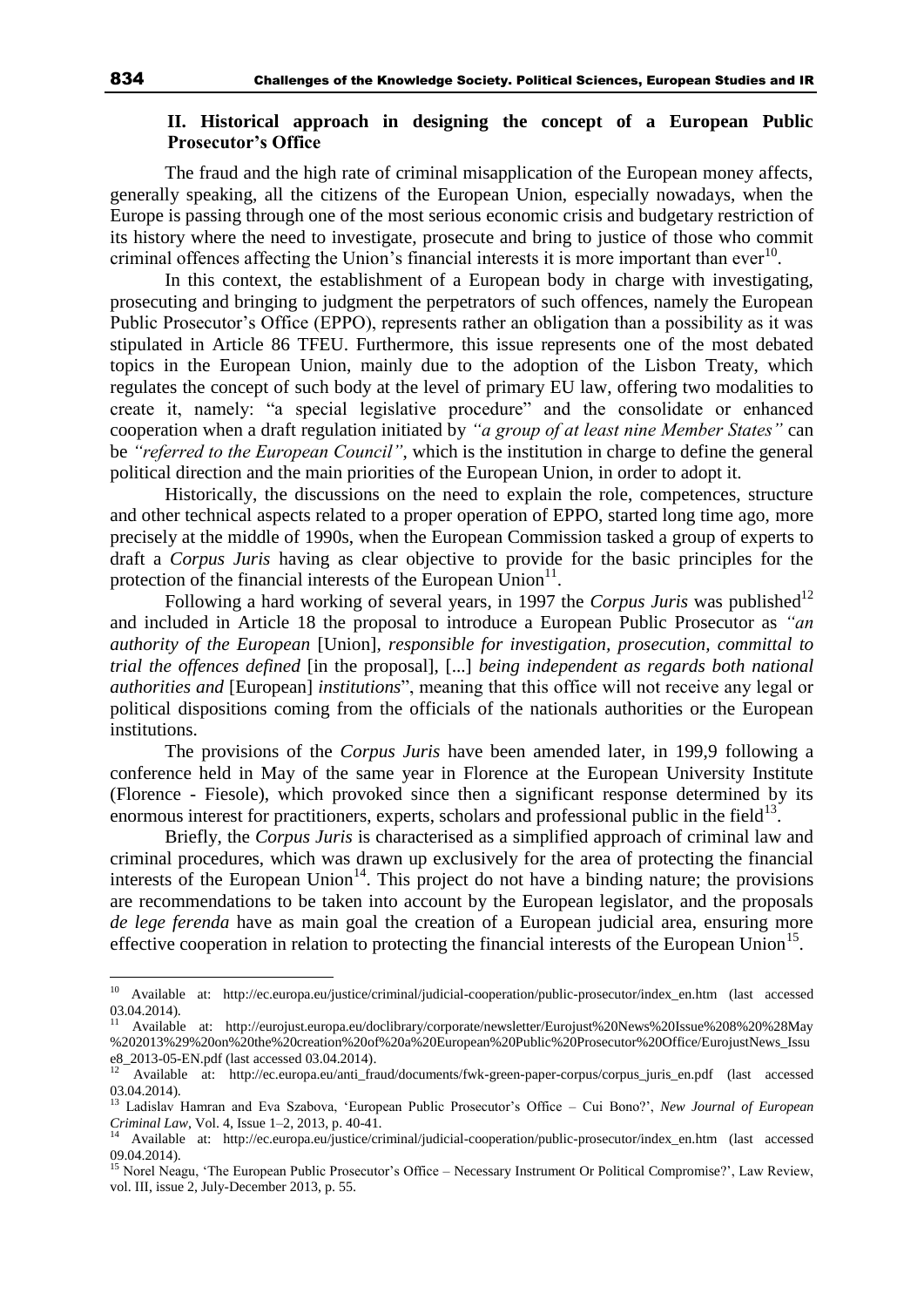Finally, the *Corpus Juris* comprises 35 articles arranged into two main sections, namely the substantive law (articles  $1-17$ ) and the procedural law (articles  $18-35$ ). The project managed to incorporate into one, all the sections of the criminal law protection of the financial interests of the European Union, though legally non-binding document, and to overcome the apparently insurmountable differences between the three main judicial systems in the European Union (Anglo-Saxon, Continental and Mixed Scandinavian)<sup>16</sup>.

As the main aim of the *Corpus Juris* was to be achieved through the establishment of the EPPO, the provisions on the European Public Prosecutor are accorded the greatest importance, being contained in the procedural section, specifically from Articles 18 to 24, which are dealing with the status and structure of the EPPO, the start of proceedings, the performance of investigations, the conduct of prosecutions and the tasks of a European Public Prosecutor when making decisions $17$ .

Despite the fact that at the beginning Member States have been reluctant to the ideas contained in the *Corpus Juris*, yet the project won the full political and legal supporting from the European Parliament and the European Commission. Much more, the project stipulated very clear that the European Commission shall provide a legal basis for the creation of the EPPO.

In this context, through its specialised service, Legal Service, the European Commission presented a proposal at a meeting within the Intergovernmental Conference in Nice (2000), with the aim of making the relevant amendment to the founding Treaty on the European Union. The proposal was not adopted by the European Council due to the lack of time to analyse it, the need for a more detailed examination of the practical consequences of creating a European Public Prosecutor<sup>18</sup>, and the lack of Member States' support<sup>19</sup> which for the moment rejected the concept of a European 'supranational' *parquet,* given the sensitivity of the issues raised in the proposal from the political and institutional viewpoints<sup>20</sup>.

The European Commission in accordance with its action plan for 2001– 2003 on protecting the Communities' financial interests adopted a Green Paper on Criminal Law Protection of the Financial Interests of the European Community and the Establishment of a European Prosecutor<sup>21</sup>, where the principle goal was to offer an in-depth presentation of the European Public Prosecutor proposal to the professional public, and to define realistic conditions for the implementation of this instrument, especially when the *Corpus Juris* provided a direct impulse for drafting this document.

Describing summarily the form of the Green Paper, one can notice that it was very specific and it took the form of a questionnaire, in which the European Commission raised specific questions related to various issues, such as: the status of the European Public Prosecutor; appointment and dismissal, responsibility for serious errors in the performance of the role; the organisation structure of the EPPO and the basic principles of its operation; the method of investigation, detention of persons or items; the relations between the European Public Prosecutor and the national public prosecutors and with other EU bodies and offices,

<sup>&</sup>lt;sup>16</sup> Ladislav Hamran and Eva Szabova, op.cit., p. 42.

 $17$  Ibid.

<sup>&</sup>lt;sup>18</sup> Report Outline for a conference assessing the Commission proposal to establish a European Public Prosecution Office (EPPO) - Criminal Law protection of European financial interests: a shared constitutional responsibility of the EU and its Member States?, T.M.C. ASSER Institute, Centre for International and European Law, May 2013, p.2, available at: http://www.asser.nl/upload/documents/20130614T041004-Asser%20EPPO%20Conf%20%20Outline%20May%202013.pdf (last accessed 09.04.2014).

<sup>&</sup>lt;sup>19</sup> Fifteenth Report of Session 2013–14 called "European Public Prosecutor's Office: Reasoned Opinion Reform of Eurojust European Anti-Fraud Office", The House of Commons, London, 2013, p.8.

<sup>&</sup>lt;sup>20</sup> Katalin Ligeti and Michele Simonato, 'The European Public Prosecutor's Office: Towards A Truly European Prosecution Service?', *New Journal of European Criminal Law*, Vol. 4, Issue 1–2, 2013, p.8.

<sup>&</sup>lt;sup>21</sup> Green Paper on Criminal Law Protection of the Financial Interests of the European Community and the Establishment of a European Prosecutor, Brussels, 11 December 2001, COM (2001) 715 final, available at: http://eurlex.europa.eu/LexUriServ/site/en/com/2001/com2001\_0715en01.pdf (last accessed 03.04.2014).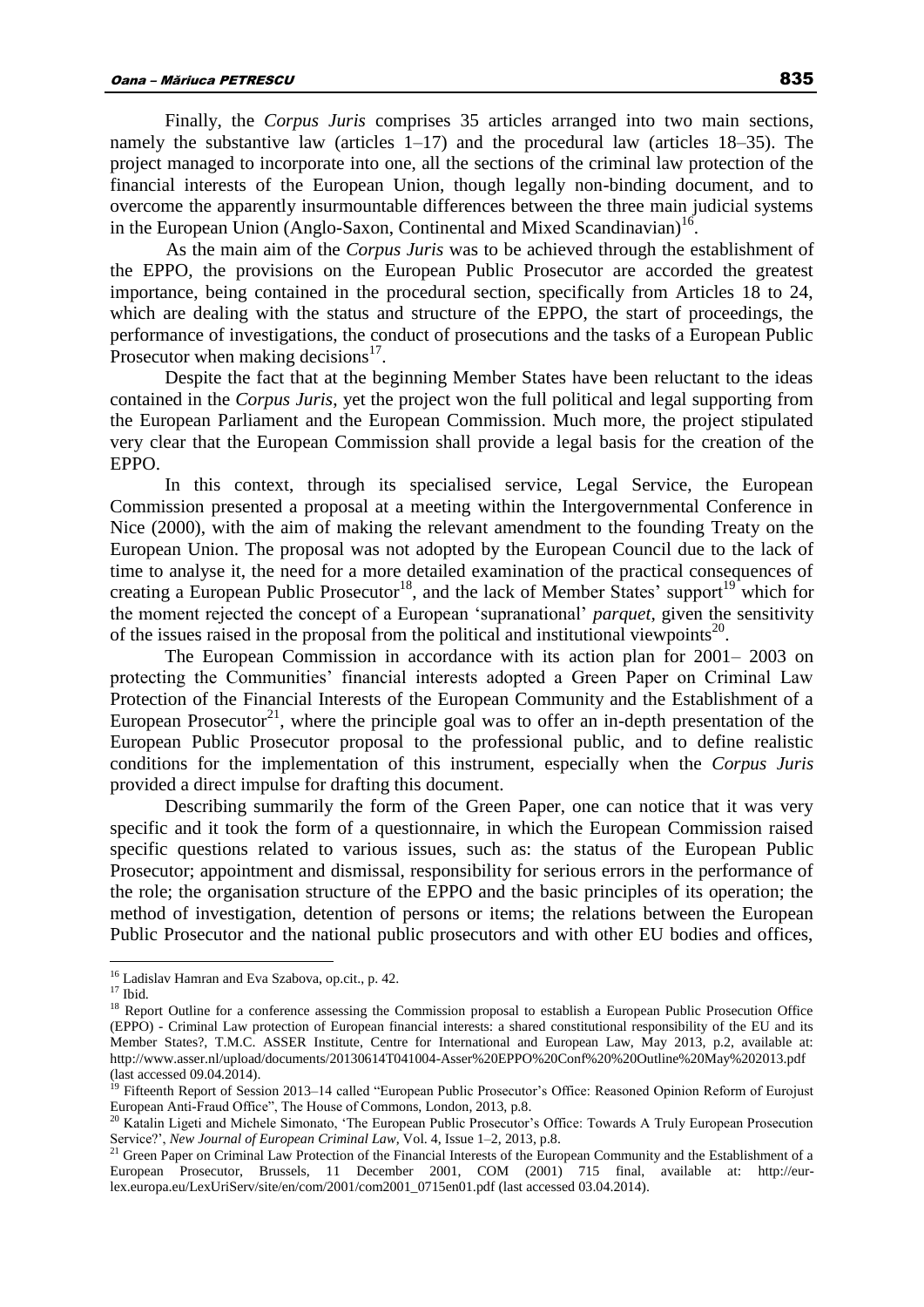questionnaire to which commentaries, analyses and opinions<sup>22</sup> have been made and sent to the European Commission.

Therefore, the European Commission's efforts to create a European Public Prosecutor, as a stand-alone body, officially recognised in a treaty, either by means of an amendment to Article 280 of the Treaty establishing the European Community (TEC), or as a new supplementary Article 280A to the TEC were not approved by the Intergovernmental Conference in Nice, which instead adopted a decision on the incorporation of Eurojust into the Treaty Establishing the European Union, as one of the first body in charge in fight against serious organised crime at the level of the European Union<sup>23</sup>.

Once the Treaty of Lisbon was signed on 13 December 2007 and entered into force on 1 December 2009, the efforts to enshrine an EPPO into the EU primary law, finally succeed, having as source of inspiration former Article III-274 of the proposed EU Constitution. In addition, through the Lisbon Treaty, the EU Area of Freedom, Security and Justice provided for development of several fields, where improvements of the legal and institutional framework aimed at combating in a more effective way the offences affecting trafficking of human beings, organised crime, including the EU's financial interests, by taking into consideration the possibility of establishing a European Public Prosecutor's Office from Eurojust, as one of the major challenges for the modern Europe<sup>24</sup>.

Bearing in mind the lack of any explanatory provisions in the Treaty of Lisbon as concern the modality to create a European Public Prosecutor's Office, we share the opinion<sup>25</sup> that the Treaty of Lisbon envisaged a progressive transformation of Eurojust into a European Public Prosecutor's Office. If accepting this idea, another question arises: what are the forms to transform Eurojust, by merging the existing institution of Eurojust and the newlyestablished EPPO, or by transferring the former powers of Eurojust defined under the Council Decision on Eurojust to the EPPO?

In this context, the future debates on the proposal for a Regulation on the establishment of a European Public Prosecutor's Office will indicate us which of the forms will be choose, as well as the tasks, responsibilities and other issues that will be given to the European Public Prosecutor's Office.

## **III. Establishing a European Public Prosecutor's Office in the context of Article 86 TFEU and of the European Commission's proposed regulation**

Based on the problems existed at the European level concerning the hundred million of Euros coming from the European funds that are fraudulently diverted from their intended purpose every year by the corrupt players<sup>26</sup>, we should underline that only a small part of this amount is effectively recovered through judicial techniques, taking in account its significant potential damage caused to the European financial interests<sup>27</sup>. For this reason, the drafters of the Treaty of Lisbon adopted specific provisions, particularly Article 325 TFEU, to determine the Union and Member States *"to counter fraud and other illegal activities affecting the* 

 $22$  Ladislav Hamran and Eva Szabova, op. cit., p.43.

<sup>&</sup>lt;sup>23</sup> More information about Eurojust is available at: http://eurojust.europa.eu/Pages/home.aspx (last accessed 03.04.2014).

<sup>&</sup>lt;sup>24</sup> Carlos Zeyen, Conference « The Challenges of Transnational Investigation » Birmingham, 21-23 March 2013, 'The Role Of Eurojust in a European Public Prosecutor's Office', p.1, available at: http://www.birmingham.ac.uk/Documents/collegeartslaw/ija/transnational/(6b)CarlosZeyenwrittenpresentationUniversityofBirmingham.pdf (last accessed 03.04.2014).

 $^{25}$  Ladislav Hamran and Eva Szabova, op. cit., p.47.

<sup>&</sup>lt;sup>26</sup> Study *Deterrence of fraud with EU funds through investigative journalism in EU-27*, Policy Department D: Budgetary Affairs, Directorate General for Internal Policies, 13.09.2012, p.96, available at: www.europarl.europa.eu/document/activities/cont/201210/20121002ATT52809/20121002ATT52809EN.pdf (last accessed 04.04.2014).

 $27$  Report, Initial appraisal of a European Commission Impact Assessment European Commission proposal for a Council Regulation on the establishment of the European Public Prosecutor's Office, December 2013, p.1.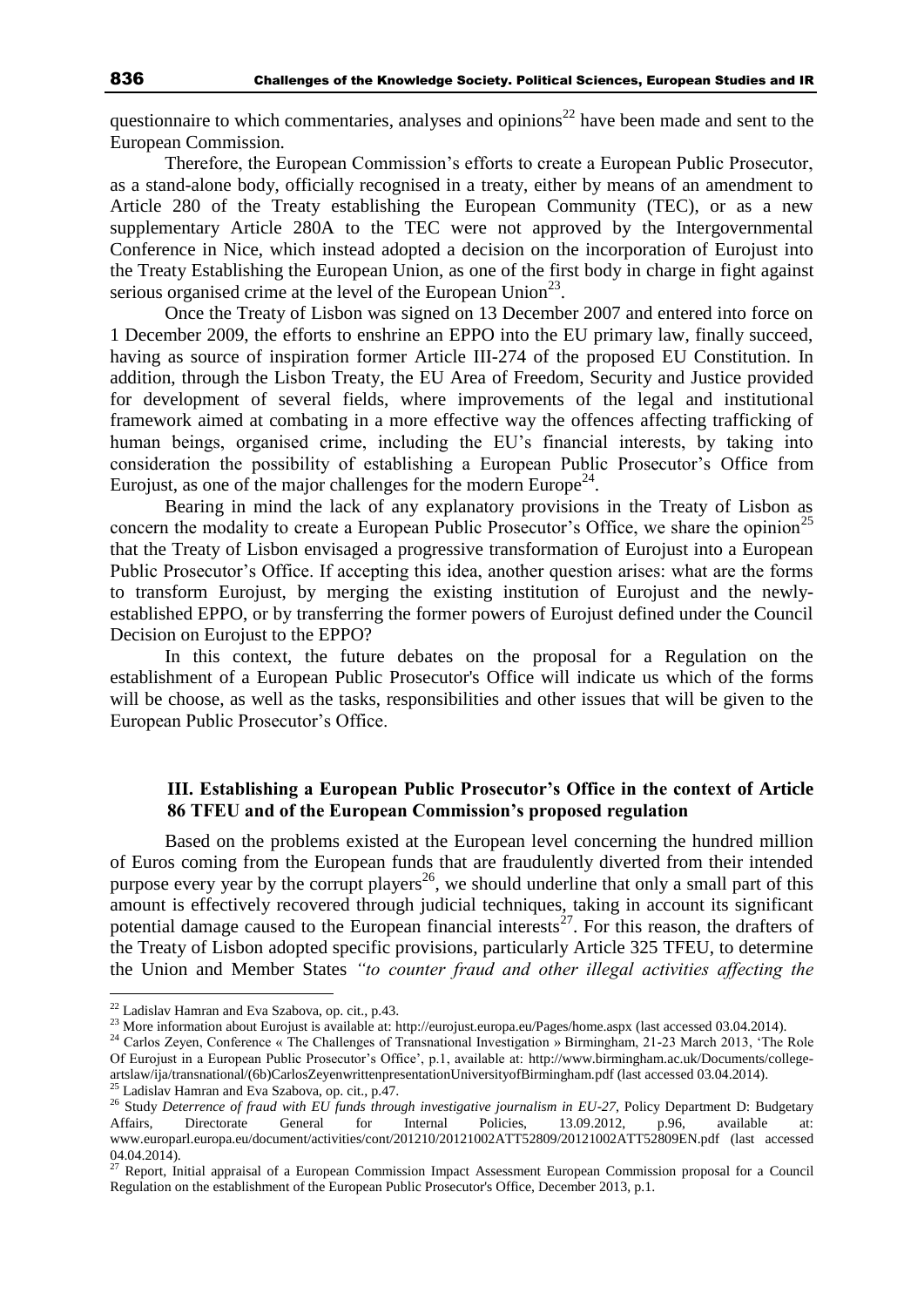$\overline{a}$ 

*financial interests of the Union"* and *"to afford effective protection to those interests"*, inserting in the same time a new article, namely Article 86 para.1 TFEU which incorporates the issue of establishing a European Public Prosecutor *"from Eurojust"*, *"*[...] *by means of regulations adopted in accordance with a special legislative procedure* [...]" by the Council, with the aim *"to combat crimes affecting the financial interests of the Union"*.

Immediately after the adoption of the TFEU, discussions started as regards the meaning of the term *"from Eurojust*"<sup>28</sup>, which so far has been interpreted in many ways, due to the lack of a common consensus on its meaning and subsequent practical implementation between the parties involved in taking this decision, among which we mention few of them, as follows:

- EPPO will be created as a specialised unit within Eurojust;
- EPPO will be merged with Eurojust in order to create one body, with separate tasks and responsibilities in the field of organised crime;
- EPPO will become an additional member of Eurojust, and an EPPO representative will participate in the meetings of the College of Eurojust, whenever the criminal cases affecting the financial interests of the European Union will be discussed;
- EPPO will be established as an independent body that will stand outside the Eurojust structure, but will make use of Eurojust's professional experience and knowledge;
- EPPO will be created as an independent body supported by a small team and secretariat provided by Eurojust etc.

Since the term "Eurojust" have been mentioned several times, we should highlight that according to Article 85 para.1 TFEU, Eurojust is a body, with legal personality, established by the [Council Decision 2002/187/JHA of 28 February 2002](http://eurojust.europa.eu/doclibrary/Eurojust-framework/ejdecision/Eurojust%20Decision%20%28Council%20Decision%202002-187-JHA%29/Eurojust-Council-Decision-2002-187-JHA-EN.pdf)<sup>29</sup> setting up Eurojust with a view to support and strengthen coordination and cooperation between national investigating and prosecuting authorities in relation to serious cross-border crimes, while its objectives arises from Article 3 of the said decision.

On the other side, the said article makes no mention of how a future EPPO will look in terms of its structure or organisation, responsibilities, tasks to fulfil, relations with other European and international bodies.

After long negotiations and based on Article 86 TFEU, on 17 July 2013 the European Commission proposed a Regulation on the establishment of a European Public Prosecutor's Office (EPPO), in charge with combating crimes affecting the financial interests of the Union by means of investigation, prosecution and bringing to judgment the perpetrators of such offences<sup>30</sup>, which in the eyes of the President of the European Commission, José Manuel Durão Barroso this proposal *"confirms the Commission commitment to upholding the rule of law* [and] *it will decisively enhance the protection of taxpayers' money and the effective tackling of fraud involving EU funds* [...]<sup>31</sup>". Furthermore, we consider that this proposal is an important step towards a more efficient fight against this phenomenon affecting more and more the Union's budget, as well as to improve the trust of citizens in the institutions, especially when Europe is passing a difficult period of economic crisis. Another reason for establishing body is that the existing European bodies (OLAF, Eurojust and Europol) do not have and cannot be given the mandate to conduct criminal investigations $32$ .

 $^{28}$  Marianne L. Wade, 'A European public prosecutor: potential and pitfalls', Crime, Law and Social Change, Volume 59, Issue 4, May 2013, p.441.

<sup>&</sup>lt;sup>29</sup> It was published in Official Journal L 063 of 06/03/2002, as amended by Council Decision 2009/426/JHA of 16 December 2008 on the strengthening of Eurojust and amending Council Decision 2002/187/JHA, published in Official Journal L 138 of 04.06.2009.

<sup>&</sup>lt;sup>30</sup> Available at: http://ec.europa.eu/anti\_fraud/policy/european\_public\_prosecutor/index\_en.htm (last accessed 03.04.2014).

<sup>&</sup>lt;sup>31</sup> Available at: http://europa.eu/rapid/press-release\_IP-13-709\_en.htm (last accessed 03.04.2014).

<sup>32</sup> Available at: http://ec.europa.eu/justice/criminal/judicial-cooperation/public-prosecutor/index\_en.htm (last accessed 03.04.2014).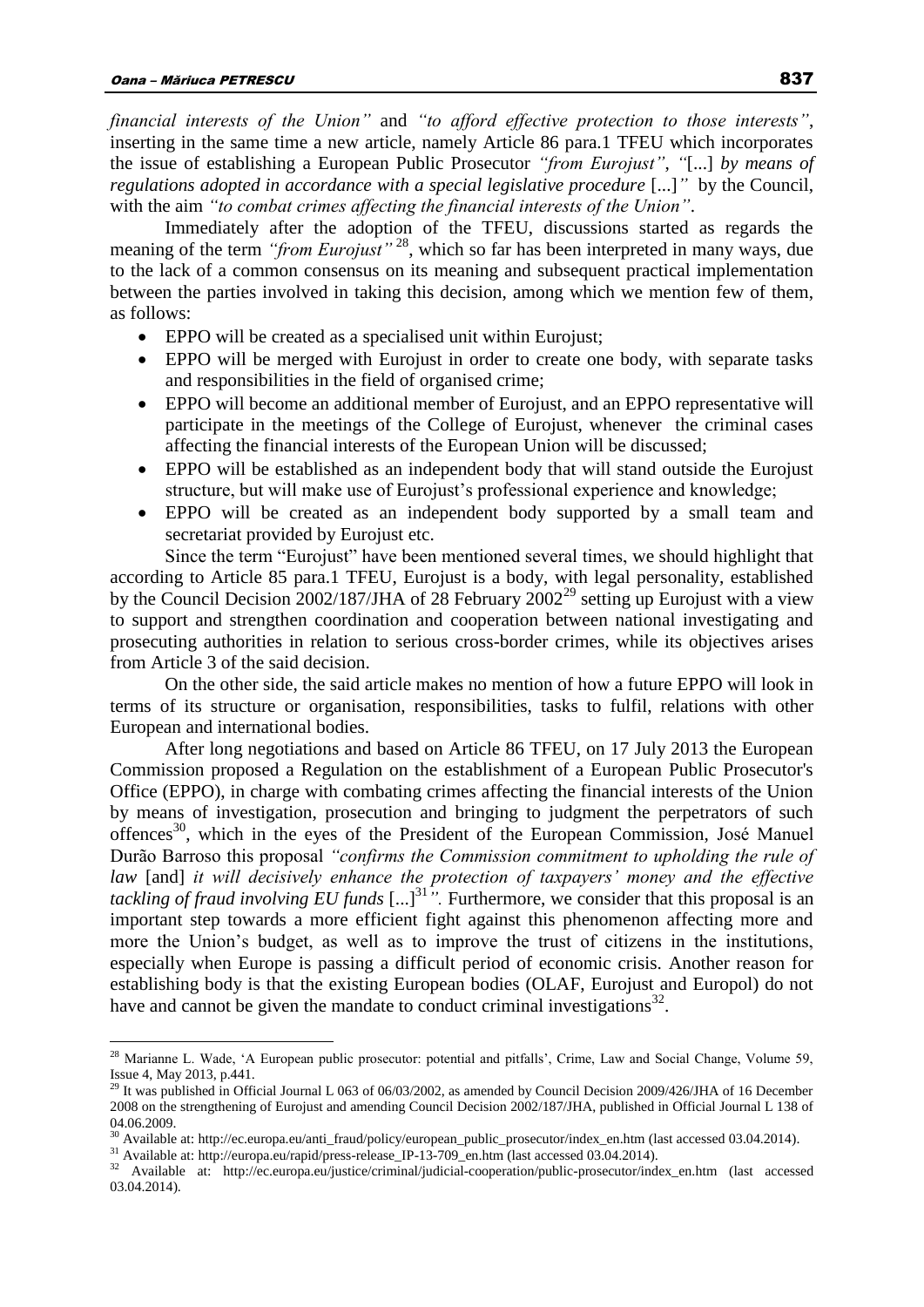"With today's proposal the European Commission is delivering on its promise to apply a zero tolerance policy towards fraud against the EU budget  $\left[$ ....]<sup>33</sup>", concluded Vice-President Viviane Reding, while the principles envisaged by the proposed regulation are: effectiveness, independence and accountability.

As regards the key features<sup>34</sup> of the proposed regulation on EPPO, in the following we will mention only few, since the topic is still under debate and these features can change:

- a. EPPO would be an independent office, subject to democratic oversight and accountable before the European Parliament, Council and the national Parliaments;
- b. EPPO would be a decentralised body of the European Union, composed of European Public Prosecutor and Delegated European Prosecutors located in the Member States and embedded in the national judiciary, carrying out in the same time investigations and prosecutions using national staff and would generally apply national law;
- c. EPPO would generally apply national law for the execution of its tasks, relying on in the same time on a limited body of essential EU wide rules for uniform powers and protection of procedural rights;
- d. Finally, EPPO would respect the rule of law and the Charter of Fundamental Rights of the European Union in achieving its investigations and prosecutions, while investigation measures that touch mostly on fundamental rights as e.g. telephone interception and other means of interception, will need a prior authorisation by a national Court. Much more, the EPPO's investigations will be subject to judicial review by the national courts.

Describing briefly the regulation<sup>35</sup>, we can see that the objectives envisaged are, as follows:

- To strengthen the protection of the Union's financial interests and further development of an area of justice, and, implicitly, to enhance the trust of EU businesses and citizens in the Union's institutions;
- To establish a coherent European system for investigation and prosecution of perpetrators of offences affecting the EU's financial interests;
- To enhance deterrence of committing offences affecting the EU's financial interests;
- To increase the number of prosecutions, leading to more convictions and recovery of fraudulently obtained Union funds;
- To ensure close cooperation and effective information exchange between the European and national competent authorities.

Bearing in mind the above mentioned, it is worth mentioning the added value of the EPPO, namely to be a genuine European prosecution policy that will investigate and prosecute all EU fraud cases and complex cross-border cases, ensuring in the same time a uniform, consistent and systematic approach while linking in with Member States' judicial systems.

The European Commission's proposal for a Regulation on the establishment of the European Public Prosecutor's Office has been discussed in the COPEN working group<sup>36</sup> since October 2013, while a report containing a summary of the developments on the file and the conclusions of the former Lithuanian Presidency on 20 December 2013 have been presented in the first meetings of the Working Group under the Hellenic Presidency of the Council which took place between January and March 2014, where the negations on the instrument continued, taking into account also the point of views expressed by the national parliaments.

<sup>&</sup>lt;sup>33</sup> Available at: http://europa.eu/rapid/press-release\_IP-13-709\_en.htm (last accessed 03.04.2014).

<sup>34</sup> Available at: http://ec.europa.eu/anti\_fraud/policy/european\_public\_prosecutor/index\_en.htm (last accessed 03.04.2014).

<sup>35</sup> Available at: http://eur-lex.europa.eu/LexUriServ/LexUriServ.do?uri=COM:2013:0534:FIN:EN:PDF (last accessed 03.04.2014).

<sup>&</sup>lt;sup>36</sup> Working Party on Cooperation in Criminal Matters.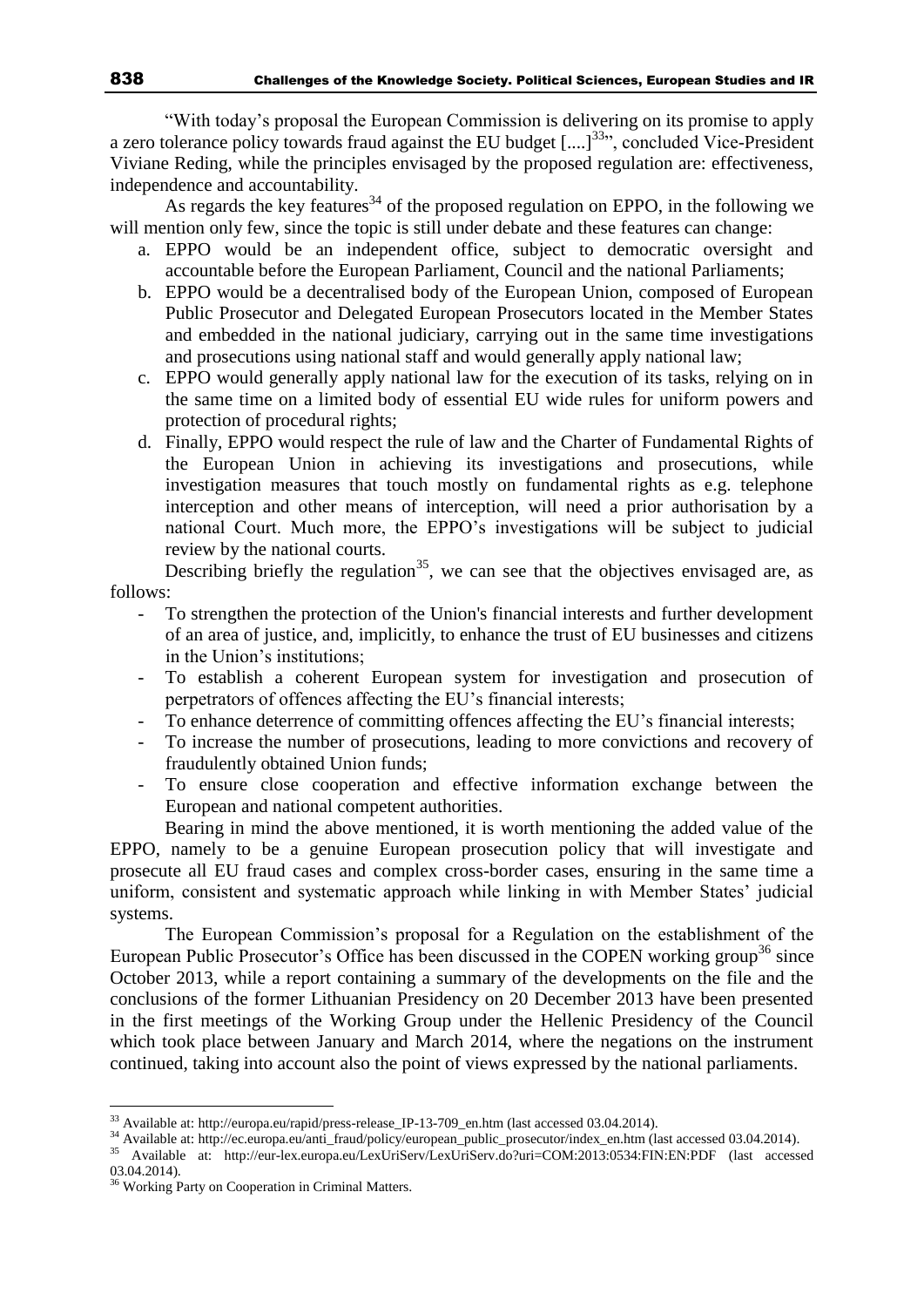Much more, the proposal has also been discussed in  $CATS<sup>37</sup>$  committee of the

Council, in February 2014, in particular regarding the appropriate level of decision-making within the EPPO, where the idea was to settle down a clear delimitation of powers of decision between the Central Office of the EPPO and the European Delegated Prosecutors based in the Member States.

As concern the further steps in this dossier, both the Hellenic Presidency and the Italian Presidency<sup>38</sup> will continue to work on the most relevant issues of the proposal, such as: institutional and procedural relations with Eurojust, procedural safeguards, judicial review, admissibility of evidence, jurisdiction of EPPO, exercise of competence etc., while the specialised ministries of the 28 Member States will be invited, within a well-established procedure, to give their own opinions and to make comments on these issues.

## **IV. Conclusions**

Although a useful instrument in prosecution and judging the perpetrators who commit criminal offences affecting the Union's financial interests, we share the opinion of André  $\text{Klip}^{39}$ , who said that Article 86 TFEU instead giving all the necessary answers, provides more questions to which the European institutions and the Member States should respond, especially when have been designed at least four models for establishing EPPO, all of them involving another European body, namely Eurojust, especially when the European Commission justified the necessity to create a European Public Prosecutor's Office by the fact that the Member States' action to tackle *"fraud and illegal activities affecting the EU"* financial interests was not uniform and effective.

Many another questions relating to this body remain unanswered for the moment, despite more than a decade of continuous discussion and negotiations, if we take into account also those occurred during the meetings of the European working groups involved in analyzing this issue.

Establishing of a European Public Prosecutor's Office has been also analysed in the doctrine from a European constitutional viewpoint<sup>40</sup>, although from our perspective it represents an interesting approach especially when we believe that the drafters of this regulation never thought to deal with the constitutional aspects of this issue, and the proposed regulation seems to be a very technical instrument offering in a way or another "a helping hand" in fight against organised crime, in general, and against the offences affecting the EU's financial interests, in particular.

Therefore, in this paper, the aim was to present briefly the main features of the proposed regulation in order to have a general idea of what means EPPO, while an in-depth analyse of this instrument, including the relations of EPPO with Eurojust and OLAF, the delegated representatives of EPPO, the EPPO's structure and organization, tasks and responsibilities and other aspects will be the subject of a separate study.

#### **References**

**Authors:**

 $\overline{a}$ 

 Carlos Zeyen, Conference « The Challenges of Transnational Investigation » Birmingham, 'The Role Of Eurojust in a European Public Prosecutor's Office', 21-23 March 2013

 $37$  Co-ordinating Committee on the area of Police and Judicial Cooperation in Criminal Matters.

<sup>&</sup>lt;sup>38</sup> Between 1 July and 31 December 2014.

<sup>39</sup> Klip André, *European Criminal Law*, Antwerp, Intersentia, 2009, p. 410.

<sup>40</sup> Simone White, 'Towards a decentralised European Public Prosecutor's Office', *New Journal of European Criminal Law*, Vol. 4, Issue 1–2, 2013, p.22.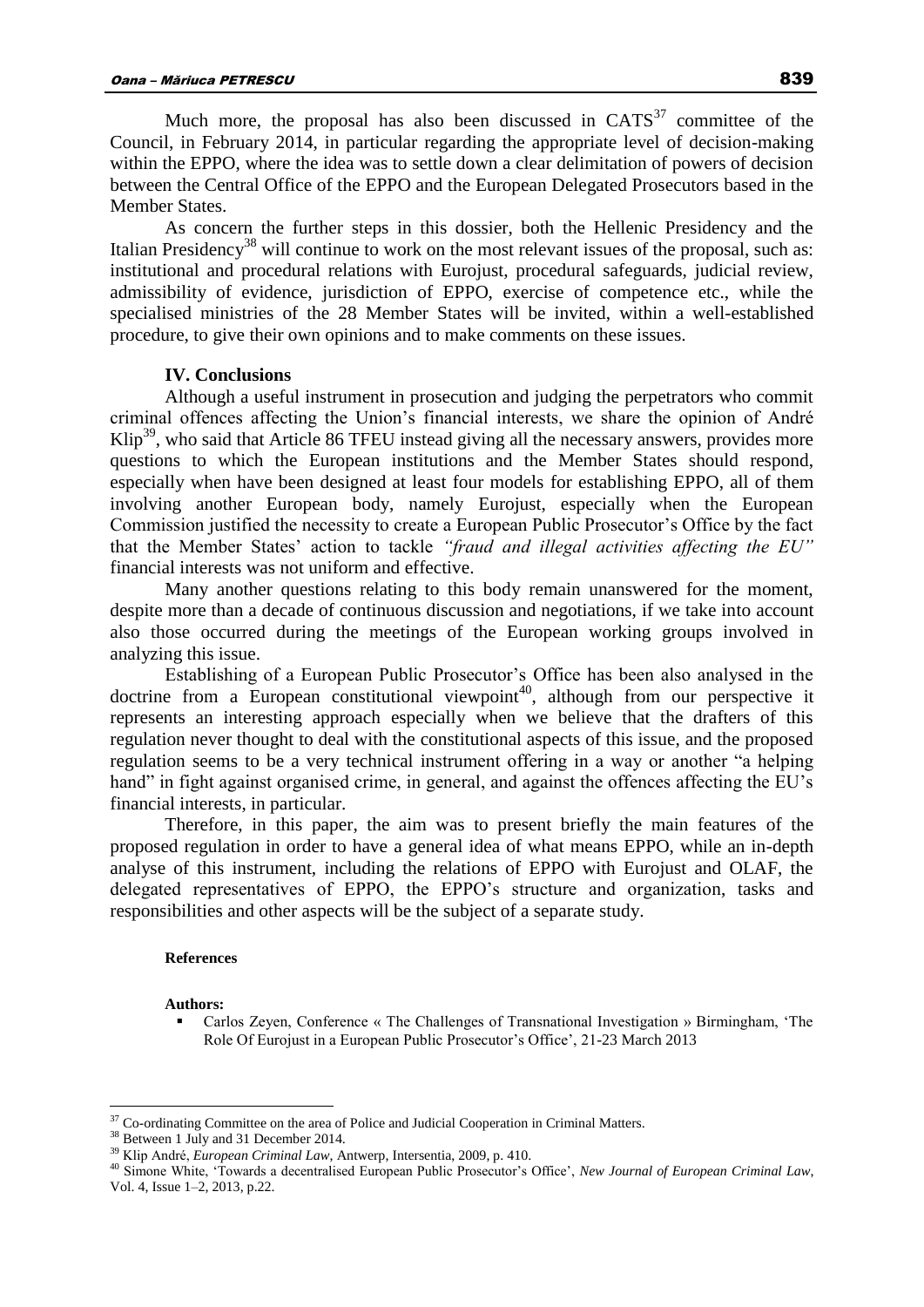- Katalin Ligeti and Michele Simonato, 'The European Public Prosecutor's Office: Towards A Truly European Prosecution Service?', *New Journal of European Criminal Law*, Vol. 4, Issue 1– 2, 2013
- Ladislav Hamran and Eva Szabova, 'European Public Prosecutor's Office Cui Bono?', *New Journal of European Criminal Law*, Vol. 4, Issue 1–2, 2013
- Marianne L. Wade, 'A European public prosecutor: potential and pitfalls', Crime, Law and Social Change, , Volume 59, Issue 4, May 2013
- Norel Neagu, 'The European Public Prosecutor's Office Necessary Instrument Or Political Compromise?', Law Review, vol. III, issue 2, July-December 2013
- Simone White, 'Towards a decentralised European Public Prosecutor's Office', *New Journal of European Criminal Law*, Vol. 4, Issue 1–2, 2013

#### **European legislation:**

- Council Decision 2002/187/JHA of 28 February 2002, published in Official Journal L 063 of 06/03/2002, as amended by Council Decision 2009/426/JHA of 16 December 2008 on the strengthening of Eurojust and amending Council Decision 2002/187/JHA, published in Official Journal L 138 of 04.06.2009
- Council Regulation (EC) no.2500/2001 of 17 December 2001 concerning pre-accession financial assistance for Turkey and amending Regulations (EEC) no.3906/89, (EC) no.1267/1999, (EC) no.1268/1999 and (EC) no.555/2000, published in OJ L 342 / 27.12.2001
- Council Regulation no.1267/99 published in Official Journal L 161 of 26.06.1999
- Council Regulation no.1268/99 published in Official Journal L 161 of 26.06.1999
- Council Regulation no.3906/89 published Official Journal L 375 of 23.12.1989
- Fifteenth Report of Session 2013–14 called "European Public Prosecutor's Office: Reasoned Opinion Reform of Eurojust European Anti-Fraud Office", The House of Commons, London, 2013
- General Report on Pre-Accession Assistance (Phare Ispa Sapard), Report from the Commission, 2004
- Green Paper on Criminal Law Protection of the Financial Interests of the European Community and the Establishment of a European Prosecutor, Brussels, 11 December 2001, COM (2001) 715 final
- Report Outline for a conference assessing the Commission proposal to establish a European Public Prosecution Office (EPPO) - Criminal Law protection of European financial interests: a shared constitutional responsibility of the EU and its Member States?, T.M.C. ASSER Institute, Centre for International and European Law, May 2013
- Report, Initial appraisal of a European Commission Impact Assessment European Commission proposal for a Council Regulation on the establishment of the European Public Prosecutor's Office, December 2013
- Study *Deterrence of fraud with EU funds through investigative journalism in EU-27*, Policy Department D: Budgetary Affairs, Directorate General for Internal Policies, 13.09.2012

#### **Websites:**

- eur-lex.europa.eu/LexUriServ/LexUriServ.do?uri=COM:2003:0844:FIN:EN:PDF
- eur-lex.europa.eu/LexUriServ/LexUriServ.do?uri=OJ:L:1999:161:0087:0093:EN:PDF
- http://ec.europa.eu/anti\_fraud/documents/fwk-green-paper-corpus/corpus\_juris\_en.pdf
- http://ec.europa.eu/anti\_fraud/policy/european\_public\_prosecutor/index\_en.htm
- http://ec.europa.eu/enlargement/instruments/overview/index\_en.htm
- http://ec.europa.eu/enlargement/policy/glossary/terms/transition-facility\_en.htm
- http://ec.europa.eu/justice/criminal/judicial-cooperation/public-prosecutor/index\_en.htm
- <http://eur-lex.europa.eu/LexUriServ/LexUriServ.do?uri=CELEX:31989R3906:EN:NOT>
- http://eur-lex.europa.eu/LexUriServ/LexUriServ.do?uri=COM:2013:0534:FIN:EN:PDF
- http://eur-lex.europa.eu/LexUriServ/site/en/com/2001/com2001\_0715en01.pdf
- http://eurlex.europa.eu/smartapi/cgi/sga\_doc?smartapi!celexplus!prod!CELEXnumdoc&lg=EN&numdoc= 32001R2500
- http://eurojust.europa.eu/doclibrary/corporate/newsletter/Eurojust News Issue 8 (May 2013) on the creation of a European Public Prosecutor Office/EurojustNews\_Issue8\_2013-05-EN.pdf
- http://eurojust.europa.eu/Pages/home.aspx
- http://europa.eu/legislation\_summaries/enlargement/western\_balkans/r18002\_en.htm